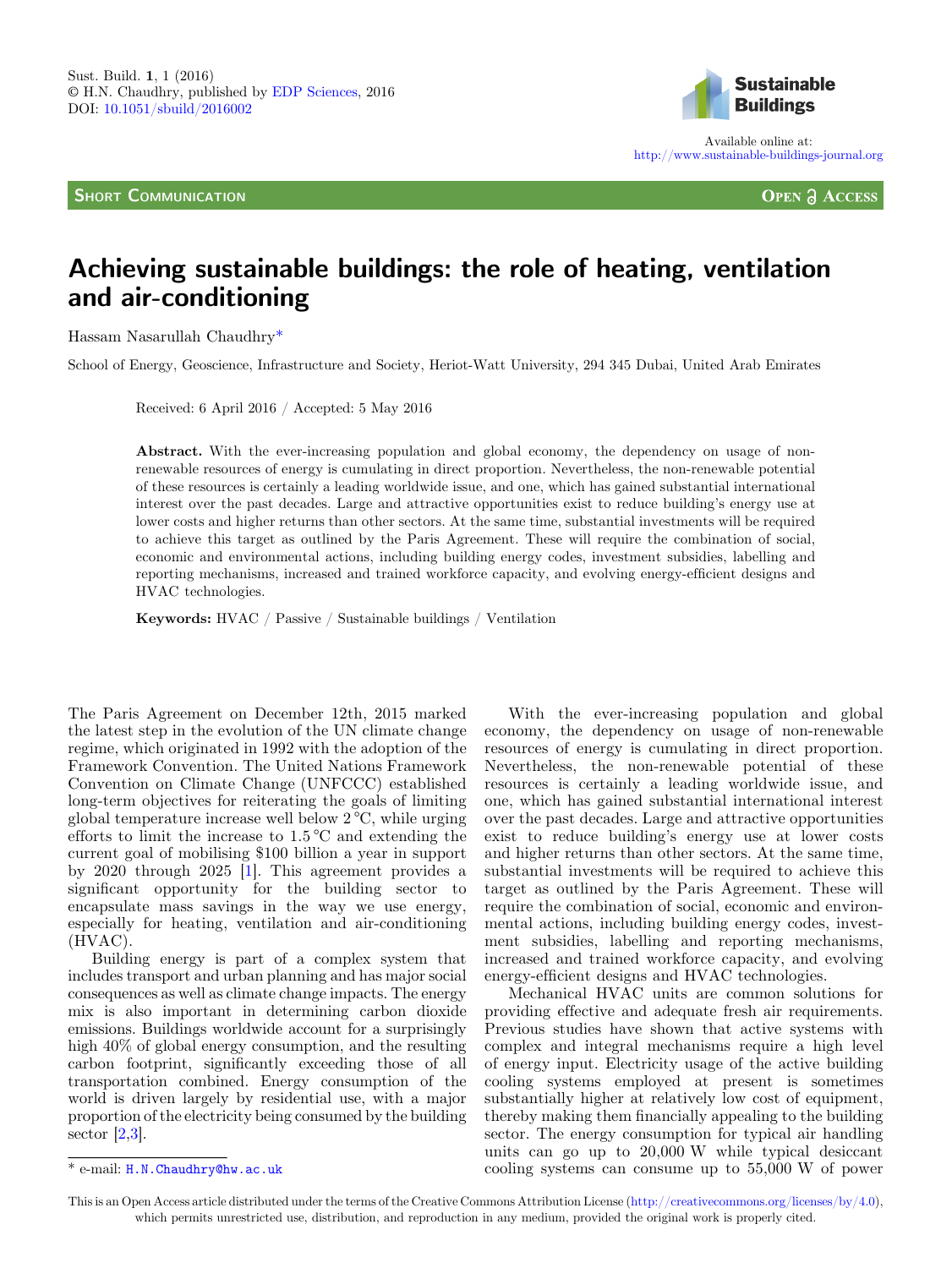<span id="page-1-0"></span>

Fig. 1. Comparison of cost and power of building heating, ventilation and air-conditioning (HVAC) systems on the log scale [\[4\]](#page-2-0).

[\[4,5](#page-2-0)]. Achieving the same level of ventilation and space conditioning using only natural resources (termed passive ventilation) would thus make a dramatic impact on the energy performance (Fig. 1).

Various strategies in buildings are already being practiced which exploit temperature and wind velocity parameters to reduce cooling loads in order to limit the expense for supplementary power consumption [[6](#page-2-0)–[8\]](#page-2-0). Since the residential and commercial building sectors consume a major load of the energy consumption, there is a significant opportunity for minimising the external electricity supply using passive cooling techniques. A characteristic feature of passive cooling involves the reduction of electricity usage by active air-conditioning or by minimising heat gains through natural ventilation. Natural ventilation refers to the fresh air supply from outdoor (macro-climate) to indoors (micro-climate) through non-mechanical methods and, if combined with a refrigerant-free heat transferring mechanism, can contribute in reducing the carbon footprint of new and existing dwellings.

Extensive studies conducted by Chaudhry and Hughes [\[9](#page-2-0)–[11](#page-2-0)] have emphasised on the benefits of incorporating natural phase change materials such as water within the building ventilation systems in order to reduce the overall energy load. Combining passive heat transfer technologies such as heat pipes with natural ventilation is the way forward to achieve sustainable buildings. The scientific advancement of research into the application of passive HVAC mechanisms for effective heat transport is gradually increasing through the use of advanced Computational Fluid Dynamics (CFD) codes and complex experimentation techniques. The outcomes from this proof-of-concept study displayed a passive airside temperature reduction of up to  $4^{\circ}$ C for an external air velocity of  $1 \text{ m/s}$ . The mean overall effectiveness of the heat pipe heat exchange medium was calculated at 6.4%, achieving a cooling capacity of 976 W when the outdoor wind speed was increased to  $2.3 \,\mathrm{m/s}$  [\(Fig. 2\)](#page-2-0).

Natural ventilation mechanisms such as wind towers are now increasingly being employed in new buildings to reduce the energy consumption and resulting carbon footprint and these are underlined in the studies conducted by Calautit et al. [[12](#page-2-0),[13](#page-2-0)]. The integration of natural ventilation wind catchers as a low energy alternative to mechanical HVAC system or as a support to it (i.e. hybrid system) has demonstrated the potential to improve the Indoor Air Quality (IAQ) and reduce carbon emissions by reducing reliance on energy-intensive HVAC. The results have indicated a cooling potential of up to 12 °C under the hot air climatic conditions in the Middle East [\[14](#page-2-0)].

As an Associate Editor of Sustainable Buildings, I look forward to receiving your scholarly contributions on increasing knowledge and awareness in the field of sustainable buildings and HVAC. I welcome scientific research demonstrating basic concepts associated with sustainable buildings and the role of HVAC for ensuring high performance buildings in their design and operation<br>phase. Sustainable Buildings will publish original. Sustainable Buildings will publish original, interdisciplinary research articles, comprehensive reviews and short communications that demonstrate the work being conducted and developed by institutions and organisations from around the world. Articles on policies, problem identification and formulation and case studies on all aspects of buildings will also be given full consideration.

## **References**

- 1. 21st Session of the Conference of the Parties to the United Nations Framework Convention on Climate Change (COP 21), November 30–December 12, 2015 (2015)
- 2. Energy Efficiency in Buildings, World Business Council for Sustainable Development (Switzerland, Atar Roto Presse SA, 2009)